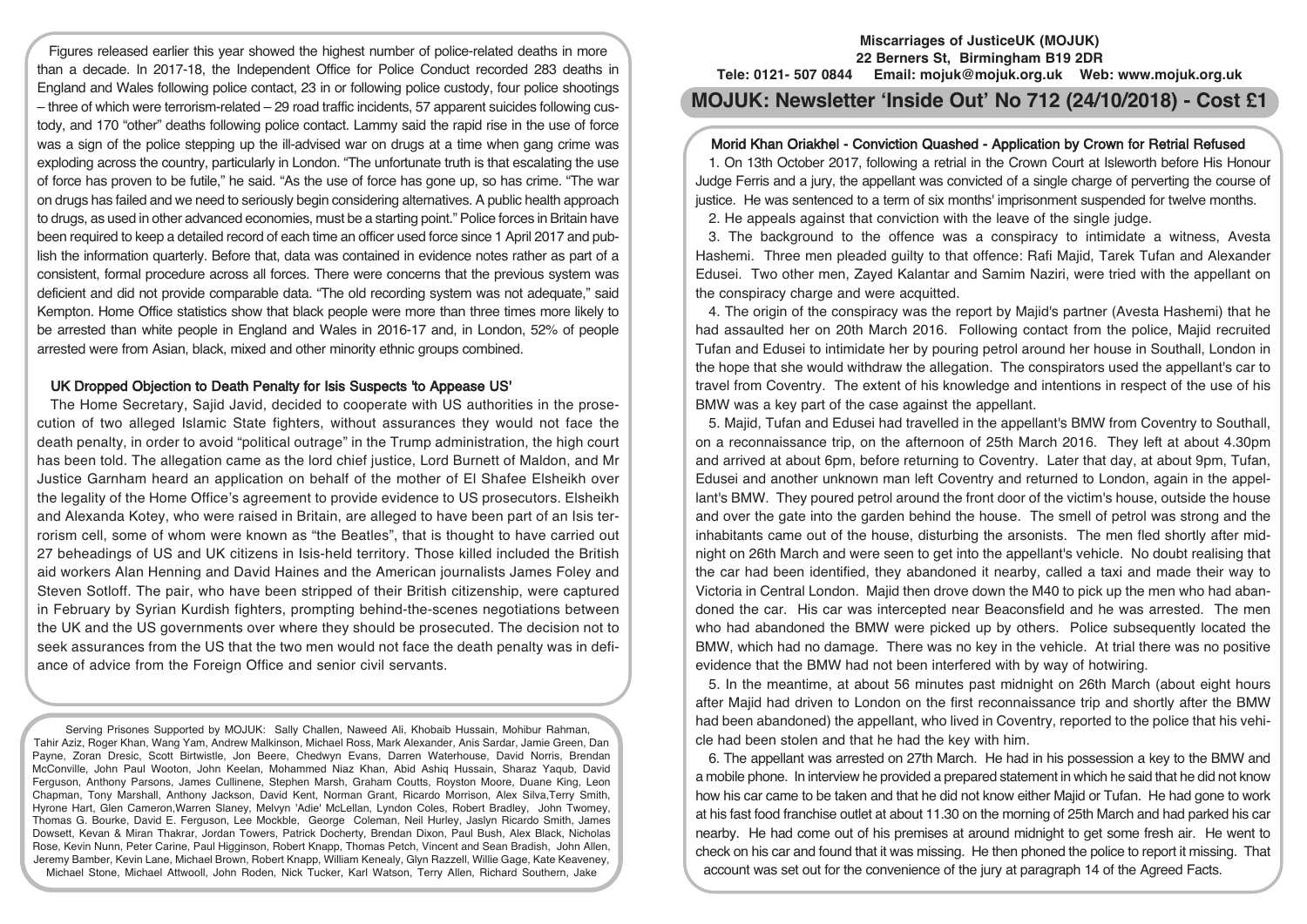7. The prosecution case was that the appellant lent his car to Majid knowing that it would be involved in criminality and had falsely reported the vehicle as stolen, thereby perverting the course of public justice. The prosecution relied on a number of pieces of evidence:

1. A mobile phone taken from Majid had the appellant's telephone number stored in it under the name "Gogo". (The appellant owned a pizza restaurant called Pizza Go-Go.)

2. A call had been made from the appellant's phone to Majid for one and a half minutes at 5.38pm on 25th March. This was at a time when cell-site data established that Majid had been in London. The appellant claimed in interview that he did not know Majid; but his phone number also tried to contact Majid at 10.49am on 26th March, by which time Majid had been arrested.

3. At 51 minutes past midnight (approximately 40 minutes after the BMW had been abandoned) a call was made from the appellant's mobile phone that connected to Tufan's voicemail (the calls were of three and two seconds duration). Although there was no evidence of the appellant receiving the call and the calls were not completed, the inference was that the appellant had become aware of what had happened in London either in person or via another telephone – hence his report to the police at 12.56 am.

4. The appellant also attempted to call Tufan (whom he claimed in interview he did not know) at 11.56am on 26th March and there were calls between their numbers at 1.48pm, 4.35pm and 5.40pm, as well as SMS messages and voicemails.

5. The prosecution also relied on the inferences to be drawn from the appellant's failure to give evidence. The appellant did not give evidence. He did, however, rely on his good character and evidence that supported that.

8. Naziri and Kalantar, who were charged with the conspiracy to intimidate a witness, gave evidence. They said that they had spoken to the appellant on the phone on the evening of 26th March about an employee for the appellant's pizza restaurant. They also said that Majid had stopped in Far Gosford Street and had gone to a shop. The prosecution relied on this evidence as providing an opportunity for Majid to have spoken to the appellant whose pizza shop was in Far Gosford Street.

9. It appears that, before he summed up the case to the jury, the judge did not discuss with counsel the legal and factual issues on which the jury should be directed. In our view he should have done so. It would have enabled him in particular to identify what the defence was and it would have avoided the error into which he later fell.

10. The appellant had served a Defence Statement, as required by section 6A of the Criminal Procedure and Investigations Act 1996 (as amended) on 30th November 2016, in which he said that a set of his car keys had gone missing two weeks before the incident. However, neither the contents of the Defence Statement, nor what was described as the "stolen keys defence" was mentioned during the trial and it formed no part of the defence which was advanced before the jury.

11. At page 22B of the summing-up, the judge summarised the case against the appellant. He described the charge as "an allegation that he falsely reported his white BMW was stolen because he knew that it had been used in some criminal offence". He pointed out that, although it had been used to go from Coventry to London twice, the car was not broken into nor hotwired. He then continued (at 22D): No one explained how you would do that, how you would steal the BMW without breaking in until [the appellant] signed off his defence statement about eight months after the night of the petrol pouring. In his defence statement dated November 2016, [the appellant] said that he had lost one set of keys to the BMW two weeks before he says

#### Met Police's Use of Force Jumps 79% in One Year

Sarah Marsh and Haroon Siddique, Guardian: Black people most likely to be on receiving end of 41,329 incidents in five months: The Metropolitan police's use of force has risen sharply in the last year, with black people far more likely to be subjected to such tactics than anyone else, the Guardian can reveal. The UK's largest police force deployed methods ranging from handcuffing to use of stun guns, CS spray, batons and guns 41,329 times in April to August of this year – 270 times a day on average – according to Guardian analysis of official figures. That compares with 23,118 in the corresponding period last year – a 79% rise – and 62,153 in the whole of 2017-18. On 39% of occasions in which force was used by Met officers in the first five months of the financial year, it was used on black people, who constitute approximately 13% of London's population.

Charities and MPs have raised alarm about officers increasingly resorting to such tactics and black people so often being on the receiving end. The police officers' union said that cuts to resources, increasing violent crime and a new reporting system were behind the stark figures. But Deborah Coles, executive director of the charity Inquest, said: "Ever increasing use of force carries ever increasing risk of serious injury and death. The use of force should only be a last resort and has to be proportionate. Increasing numbers suggest that routine use of force is becoming the first, rather than the last response, and that raises important questions about training and police culture. "This also provides yet more evidence about the overpolicing and criminalisation of people from black and minority communities. It begs important questions about structural racism and how this is embedded in policing practices."

White people and Asian people were underrepresented in the statistics, making up approximately 59% and 18% of the capital's population but accounting for 42% and 11% of occasions respectively in which officers deployed force. The Labour MP David Lammy said: "Systemic racism still permeates each stage of the criminal justice system. More needs to be done to root out this bias, if we are to build trust between the police and the communities they serve." The Met's deputy assistant commissioner, Matt Twist, said officers only used force when a threat was perceived to public – or their own – safety and said that the figures should not be compared with population demographics. He said: "The collation of these figures is still in its early stages, and as this is new data, there are no previous benchmarks to compare it to. Therefore any conclusions drawn from them must be carefully looked at against this context, and should only be compared with those individuals who have had contact with officers, rather than the entire demographic of London." He said the demographics of boroughs with higher rates of violent crime should be examined and that a large proportion of the uses of force recorded were at the lowest possible end of the scale, such as compliant handcuffing.

The data shows wide variety in the use of force between boroughs, from 2,826 incidents in the City of Westminster, to just 373 in Merton in the first five months of the year. Occasions when force was used more than doubled, compared with April to August last year, in 11 boroughs. In only one, Sutton, was there a reduction in the use of force, while in Tower Hamlets force has already been used on more occasions than in the entirety of 2017-18. Simon Kempton, of the Police Federation, said the new recording system played a large part in the rise, but added: "If we intervene in violent crime, we are more likely to use force, which goes without saying, I guess. "One of the things that concerns officers the most is being single-crewed, so working on their own and not with another officer. When you are single-crewed, you are also more likely to use force … so a lack of police officers could also be a factor, simply because where there are more than one of you, even if you do have to use force, the level of force you use is much lower. "The cuts have forced us to do our jobs slightly differently, and that is one tangible difference."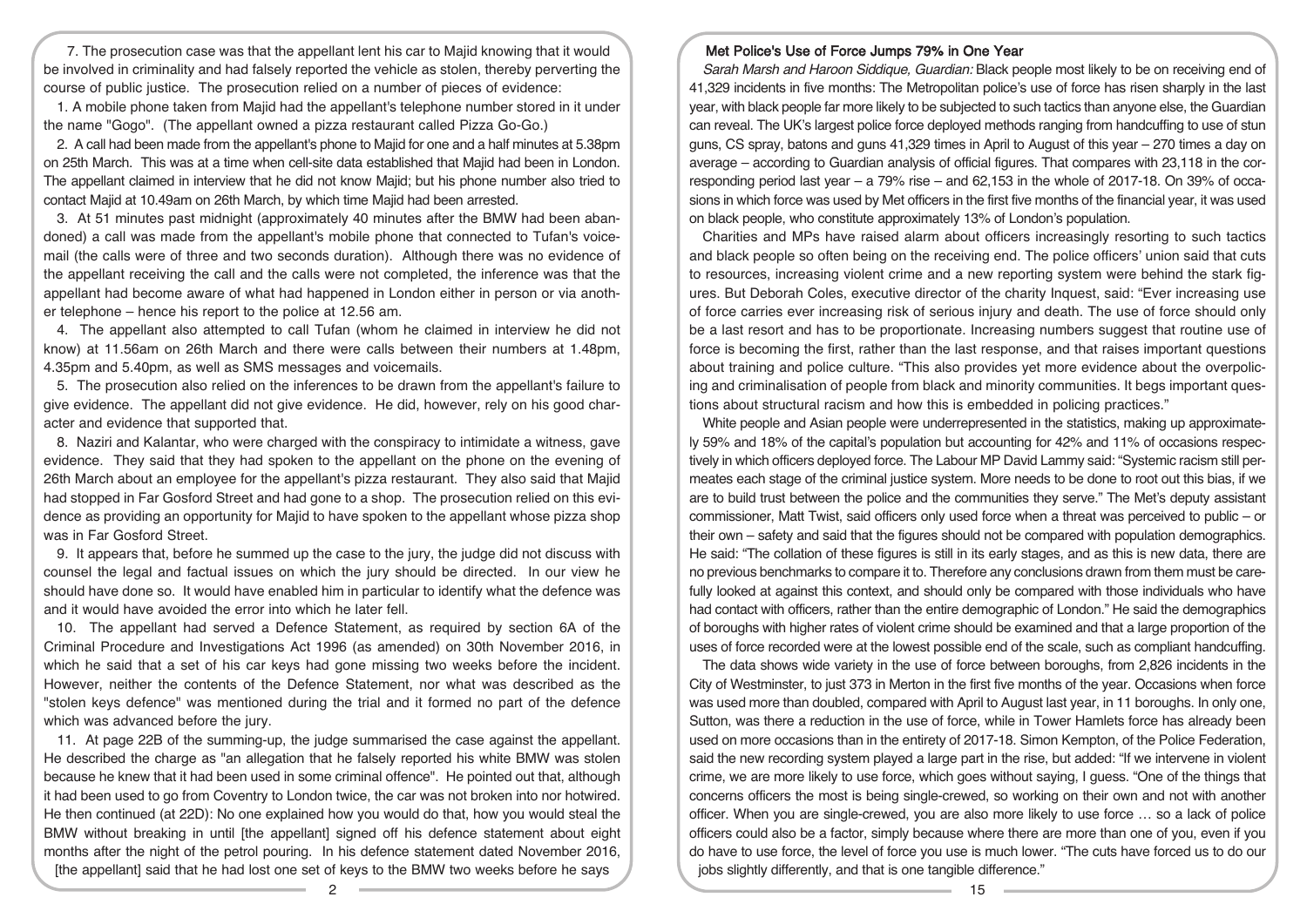duct had to be kept secret and could not be aired in open court. He argued that the claim should be restricted to investigating over a "sensible time period", at most six years. For part of the day, the IPT went into closed session from which the press, public and lawyers for the claimants were excluded. Reprieve's director, Maya Foa, said: "We want to know if it's government policy to let MI5 agents get away with serious crimes such as torture and murder. "While our intelligence agencies have an important role in keeping this country safe it does not follow that agents can be permitted to break the law without limits. If this is indeed the government's position it must inform MPs and the public, and open the policy to legal and parliamentary scrutiny."

#### Sajid Javid 'Taking UK Down Dangerous Road' by Expanding Citizenship Stripping

Jamie Grierson, Guardian: The Home s Secretary, Sajid Javid, is taking the UK down a "very dangerous road" with plans to expand powers to strip dual citizens of their British citizenship, a leading human rights group has warned. Suspected terrorists have previously had their UK citizenship taken away – most often while they are abroad – and the move does not require prior approval from a judge or parliament. Javid proposes extending the reach of the power to cover serious criminals, citing child grooming gangmasters as an example.

In his conference speech, Javid said: "The home secretary has the power to strip dual citizens of their British citizenship. It is a power used for extreme and exceptional cases. It should be used with great care and discretion – but also determination. "In recent years we have exercised this power for terrorists who are a threat to the country. Now, for the first time, I will apply this power to some of those who are convicted of the most grave criminal offences. This applies to some of the despicable men involved in gang-based child sexual exploitation."

Corey Stoughton, acting director of Liberty, the human rights and civil liberties group, said: "The home secretary is taking us down a very dangerous road. Few will sympathise with the people this power has been used against – but making our criminals someone else's problem is not responsible, effective policymaking. It's the government washing its hands of its responsibilities. "Accepting citizenship stripping as a legitimate punishment could see us all sleepwalking into a future where the list of 'serious' crimes gets ever longer and the government uses this extreme measure more and more frequently. Banishment belongs in the dark ages and has no place in the UK in 2018." From 2010 to 2015, 33 people were stripped of their British citizenship, all of them dual nationals, on terrorism grounds. Figures for 2015 onward have not been made available.

Javid has made tackling child sexual exploitation a key issue for his department. He recently announced an extra £21.5m to help investigators who say they are facing a "constant uphill struggle" to track down offenders. A Home Office spokesperson said: "Any British citizen may be deprived of his or her citizenship if the secretary of state is satisfied that it would be conducive to the public good. It is a power used for extreme and exceptional cases. "Deprivation on conducive grounds can be used where individuals pose a threat to national security, or have been involved in war crimes, serious and organised crime and unacceptable behaviours such as extremism or glorification of terrorism."

Diane Abbott, the shadow home secretary, said citizenship stripping was discriminatory against minority communities. "Stripping dual nationals of British citizenship is inherently discriminatory and risks creating yet another 'hostile environment' not for illegality but for Britain's many minority communities," she said. The Conservatives' inability to learn from past mistakes beggars belief, even when mealy mouthed apologies are barely dry on the page. Why not punish Britons according to their crimes rather than their origins?"

his car went missing. It is common ground between the prosecution and the defence that the judge was in error in referring to the contents of the Defence Statement. The error should have been immediately apparent and the judge should have been informed of his error.

12. Instead of it being put right promptly, the judge went on to compound the error later in the summing-up. At page 32 he returned to the issue in the context of the appellant's prepared statement. He said: The telephone number attributed to him is the one on which his BMW car was reported stolen and you have a transcript of that call. It is clear that he now admits that that was him making the call. That same number was listed in Mr Majid's contact section under 'Go-go'. There is no evidence that the BMW was broken into or hotwired. (Nor was there any evidence to the contrary.) It was not until his November 2016 defence statement that he said he had a set of keys for the car stolen two weeks before Good Friday. When he was arrested at Pizza Go-Go, he had a BMW with him. This is the stolen keys defence which you know about but which was not confirmed by [the appellant] either to the police at interview or in evidence to you. You may want to ask yourselves some questions about the stolen keys defence. Why would Mr Majid steal the keys of a motor car owned by a man from his community? His telephone number is on the contact list of his mobile phone and why would he do that before he beats up his girlfriend and before she goes to the police, in other words, before there could be any plan to intimidate a witness living in London and why would Mr Majid take the risk of using a stolen car, a new white BMW, and driving it openly around Coventry, picking up friends, driving it to London and then using it again, giving it to the petrol pourers, so how does the stolen keys defence work, exactly?

13. There are a number of problems with this passage. First, it repeats the error of referring to a defence that was never put before the jury. Second, it points out that the stolen key defence was not mentioned when the appellant reported that his car was missing, thereby undermining the defence that the car had been stolen at some time during the afternoon and evening of 25th March, which was his defence before the jury. Third, it contains a direction under section 34 of the Criminal Justice and Public Order Act 1994 that the jury were entitled to take into account the appellant's failure to mention to the police a defence that was never put before the jury.

14. Having asked the questions about the stolen keys defence and having made comments which would have cast doubt on the defence if it had been advanced, the judge concluded: "… so how does the stolen keys defence work, exactly?" A little later (at page 34) he said: [The appellant] has taken his chances in not giving evidence. In our view, that observation undermined any direction that it was, of course, the appellant's right not to give evidence.

15. After the jury retired at about 1.30pm, Ms Collins pointed out that the stolen keys defence had never been advanced before the jury: "the jury have never heard about it and they have never seen it". This was confirmed by Mr Merz on behalf of the prosecution, who pointed out, accurately, that the judge had referred to the defence a number of times. The judge adjourned to consider whether he should give a further direction in the light of what he had heard from counsel and said he would then hear an application to discharge the jury.

16. At 2.22pm (54 minutes after they had retired), the jury returned to court. The judge referred to the stolen keys defence on which he had understood the appellant relied and which had been advanced in the evidence. He said this: That was my error. [The appellant] has not relied on that defence at this trial. This case is not about possible defences that [the appellant] might have argued and I was wrong to suggest weaknesses in a defence that he does not rely on. It is right that you should hear about my mistake and that I should correct it swift-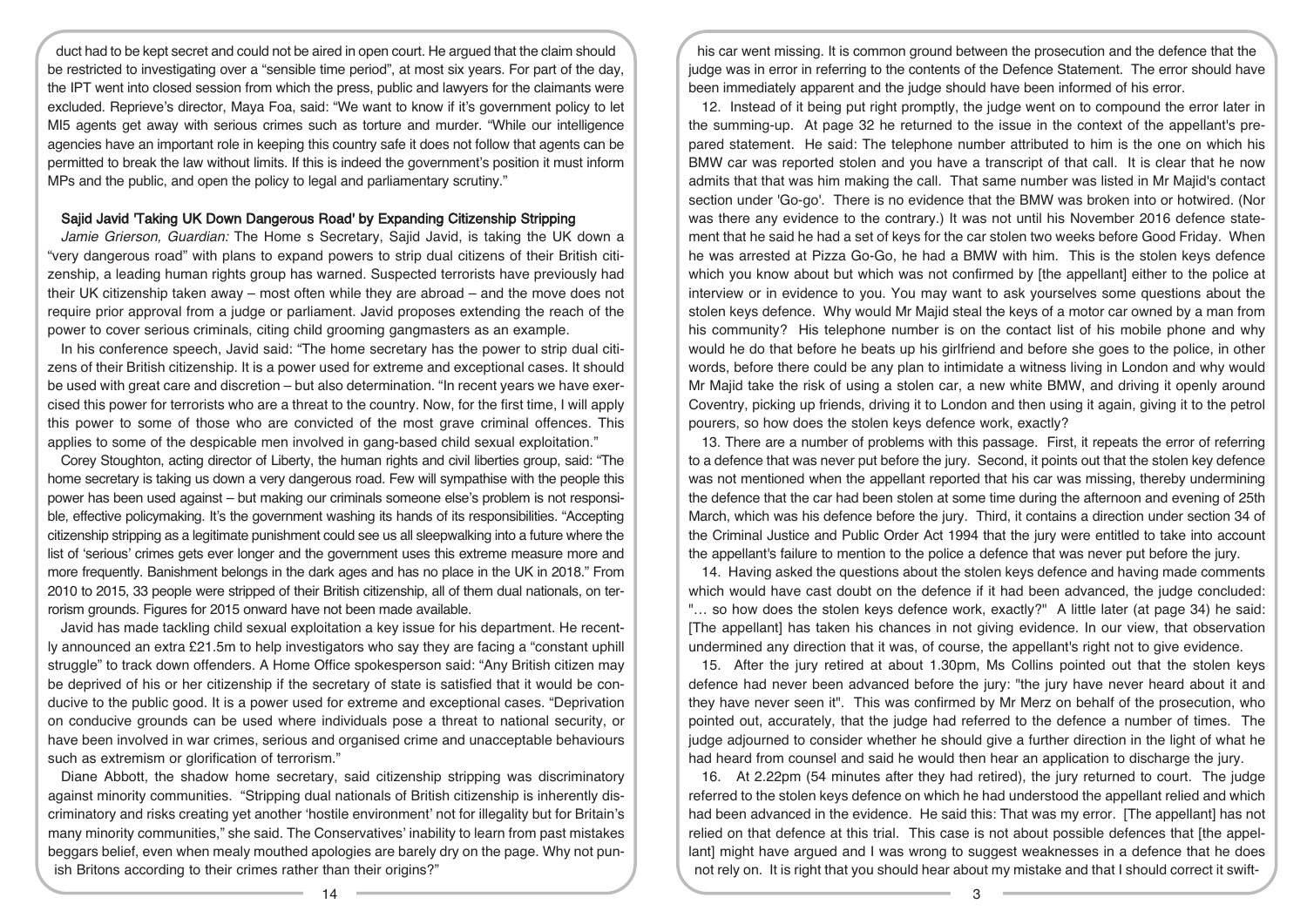ly. Remember, the prosecution bring this case and the prosecution must prove it so that you are sure. The [appellant] does not have to prove his own innocence.

17. The jury then retired again and the judge heard the defence application that the jury should be discharged from bringing in a verdict. It is fair to say that the prosecution did not resist that application with great vigour.

18. In any event, the judge rejected the application. He said this (at 53G): The stolen keys defence I referred to is not now and has never been a part of [the appellant's] defence before the jury. If I had not made that mistake, I would have pointed out with much greater emphasis and comment the absence of any explanation for the new BMW having been stolen and driven away immediately, without any evidence of break-in damage or hotwiring. That has not been done now as a consequence of my mistake. An objective bystander could well observe that [the appellant's] case now stands in a rather stronger position as a result of my error than it did before. We note that the judge had in fact already raised with the jury that the car had been taken without evidence of either break-in or hotwiring.

19. On this appeal, Ms Collins submitted that the judge made a number of errors which, either individually or cumulatively, rendered the conviction unsafe. First, he referred to the contents of the Defence Statement (the stolen keys defence), which was not in evidence. Secondly, he made unduly prejudicial comments about the contents of the Defence Statement before unnecessarily and unfairly giving a section 34 direction without any prior warning. Third, the judge's attempt to rectify his error was insufficient and did not cure the prejudice. Fourth, the errors required the judge to discharge the jury. She adds a further point: that the identified errors amounted to an infraction of the appellant's right to a fair trial under Article 6(2) of the European Convention on Human Rights, which includes the presumption of innocence and the right to silence.

20. Mr Merz, for the prosecution, accepted that the judge improperly referred to the Defence Statement and the stolen keys defence, which was not in evidence, and erred in commenting that the appellant had not mentioned the stolen keys defence in this initial report to the police that his car had been stolen, or in police interviews, and had erred in effectively giving a section 34 direction, which was not prefigured in any discussion. However, he submitted that this assisted the defence as there was no explanation before the jury as to how the appellant's car had been taken without his permission, there being no evidence of damage or hotwiring. The jury had been directed that the facts were for them to determine and the judge clearly rectified the error he had made – a misunderstanding that the appellant was relying on the stolen keys defence mentioned in the Defence Statement. The jury were appropriately directed on section 35 and the burden and standard of proof, and any prejudice caused was reduced by the judge's correction and fresh direction.

21. Mr Merz drew the court's attention to R v Tufail [2006] EWCA Crim 2879. In that case the judge had inadvertently disclosed matters in the summing-up which had not been adduced during the trial and an application to discharge the jury was refused. In that case, which is cited in Blackstone's Criminal Practice 2018 at D13.65, the court indicated that the factors to be considered in deciding whether to discharge the jury were: (a) the nature of the judge's actions to cure the error; (b) the strength of the case against the defendant; and (c) the degree to which the jury were or may have been influenced by it. He submitted that the judge acted promptly to correct the error and that the jury would not have been unduly influenced by it. In addition, he submitted that the evidence that the appellant was well aware of who had his car when he reported it stolen was overwhelming. He could have told the police that he knew who had taken the car, but that would have implicated Majid and Tufan. He acknowledged that

### MI5 Provides Immunity For Agents' Criminal Acts – Including Murder Torture Sexual Assualts

Owen Bowcott, Guardian: MI5 grants its informants legal cover to participate in crimes that may extend to murder, torture and sexual assaults, a tribunal has heard. The policy, in existence since the early 1990s, is likely to have enabled the Security Service to conceal wide ranging illegal activity, Ben Jaffey QC, representing an alliance of human rights group, told the investigatory powers tribunal (IPT) on Thursday. The policy was so secret that even judicial oversight of the practice, introduced in 2012, was not initially acknowledged. Sir Mark Waller, a retired judge appointed to oversee the policy, was instructed by the prime minister at the time, David Cameron, not to comment on its legality.

Known within the intelligence services as "the third direction", a letter from Cameron to Waller dated 27 November 2012 said his "oversight would not provide endorsement of the legality of the policy". Cameron continued: "You would not be asked to provide a view on whether any particular case should be referred to the prosecuting authorities; and your oversight would not relate to any future consideration given by prosecuting authorities to authorisations." Waller was the intelligence services commissioner at the time, charged with independent judicial oversight of the conduct of MI5, MI6 and GCHQ.

Cameron's letter explained that in protecting national security, MI5's agent-handlers permit informants to participate in "crime, in circumstances where it is considered [that] involvement is necessary and proportionate in providing or maintaining access to intelligence" that would disrupt more serious crimes or security threats. He added that he had considered whether his letter should be published for transparency purposes, but "concluded that it should not on the basis that doing so would be detrimental to national security and contrary to the public interest".

Some details of the policy were also disclosed on Thursday during the hearing. A heavily redacted copy of a three-page MI5 document, entitled Guidelines on the use of agents who participate in criminality (official guidance), was released. The document shows that MI5 sought to give its agents even greater freedom to commit criminal offences than that usually proffered to police informers. "The service has established its own procedure for authorising the use of agents participating in crime," it states. It says any authorisation to commit crimes "has no legal effect and does not confer on either agent or those involved in the authorisation process any immunity from prosecution. Rather, the authorisation will be the service's explanation and justification of its decisions" should the police investigate.

The IPT case, which is potentially embarrassing for the government, has been brought by Privacy International, Reprieve, the Committee on the Administration of Justice and the Pat Finucane Centre. MI5's policy is illegal if it breaches fundamental human rights, such as the ban on the use of torture, Jaffey told the tribunal. The policy appears to be the equivalent of MI6's powers created under the Intelligence Services Act 1994. Section 7 of the act is sometimes known as the "James Bond clause" because it provides a legal amnesty for spies to commit abroad what would otherwise be crimes. The MI5 guidelines date back to the early 1990s and, it is believed, attempted to formalise the legal gap exposed earlier during the Troubles in Northern Ireland when special branch agenthandlers sought clarity from Downing Street on how far they were permitted to go in allowing informants to participate in crimes without facing prosecution themselves.

At that stage, in the 1980s, the office of the prime minister, Margaret Thatcher, was unwilling to give clear guidance. Those exchanges were carefully documented in the De Silva report into the murder of the Belfast lawyer Pat Finucane. Sir James Eadie QC, representing the intelligence agencies, the Home Office and the Foreign Office, told the the IPT that details of MI5's con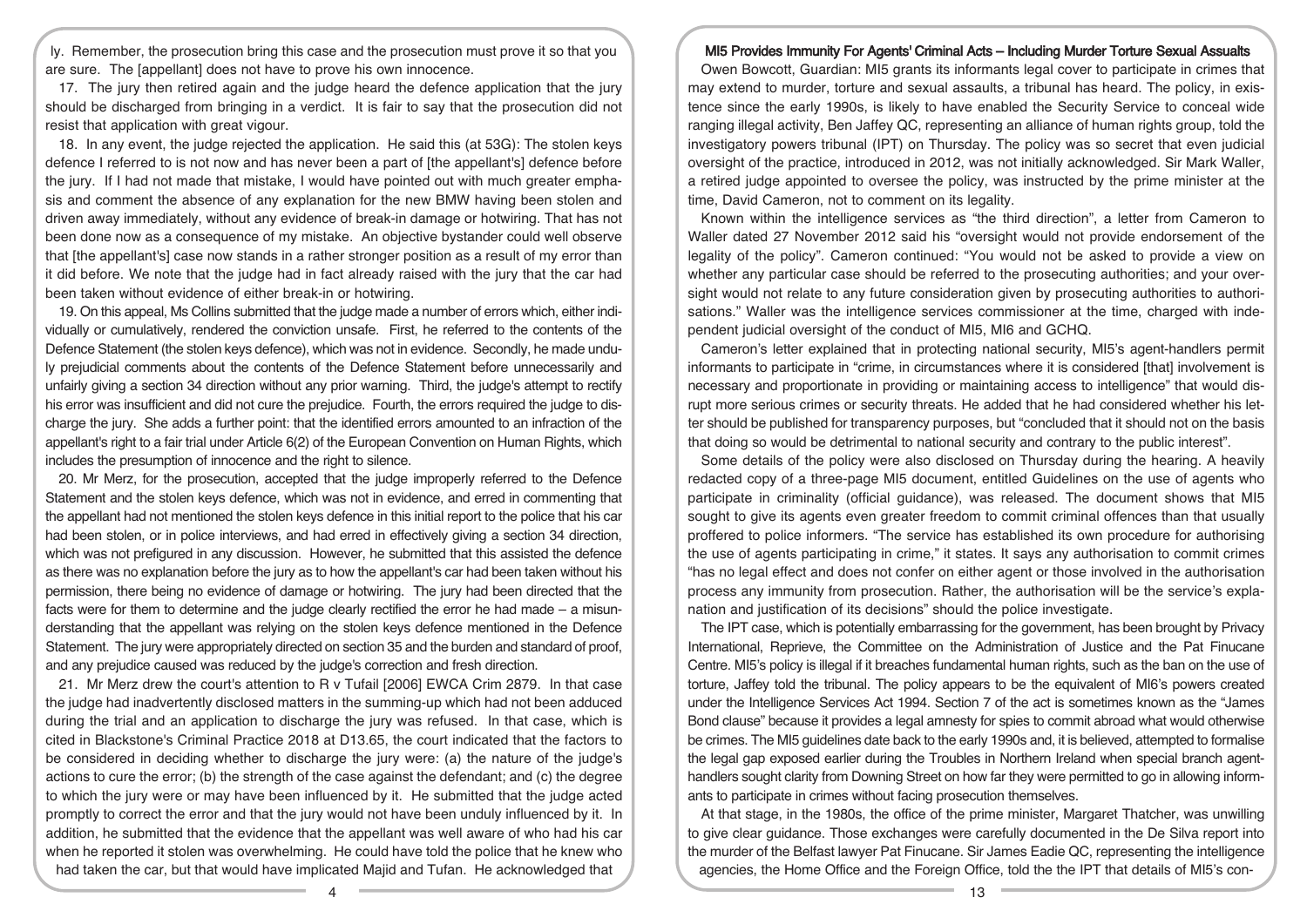information that the suspect has put forward or on which he or she might rely'.

How can the CPS reach that conclusion under 4.5 with integrity and within the spirit of the law and rules if they know the defence have been entirely wrong footed by being denied the evidence they should receive as a matter of law? They will know that the right to remain silence is often in response to this failure. They know therefore that the suspect has in reality been denied the opportunity to answer a case that has never been put to them in adequate detail. How when looking at such poor disclosure can the CPS in all conscience reach such a conclusion as required of them here?

What can the defence do to influence the CPS decision? Precious little due to the barriers, both physical and technological, that prevent communication between defence lawyers at the police station and the CPS. In reality there is no pre-charge communication between the lawyers for the defence and the CPS. The Police will submit their representations and the defence simply have to await the outcome. As I have said in the previous piece one can e mail a written statement complaining about the inadequate disclosure (if you have WIFI reception – which often one doesn't) and ask for this to be attached to the custody record. But often this is not attached and the statement is not forwarded.

This current failure of the police and the CPS to consider representations is completely at odds with the prosecutor's code. See 3.3 which provides that Prosecutors should not only identify and, where possible, seek to rectify evidential weaknesses, but, although prosecutors primarily consider the evidence and information supplied by the police and other investigators, the suspect or those acting on his or her behalf may also submit evidence or information to the prosecutor via the police or other investigators, prior to charge, to help inform the prosecutor's decision.

In reality as I have stated above and as 99% of lawyers will confirm there is no mechanism in place at the police station in the pre-charge phase for the 'suspect or those acting on his or her behalf ' to submit evidence or information to the prosecutor via the police. It doesn't (or rarely) happen. Consequently the defence complaints about inadequate disclosure are unheard or muted with only the police view or representations being conveyed to the CPS. The CPS are in my view failing to look more deeply into the reasons for 'no comment' interviews. Obviously they cannot be aware of confidential legal advice give to the suspect. But they can look for obvious clues in the inadequacy of disclosure by the police. They are also not enquiring into whether defence representations have been made or failing to give adequate weight to these if they are aware.

Where do we go from here? I have in the companion piece given my views about the S34 inference of guilt and also proposed changes to the PACE code that will reform the way that the police deal with pre- interview disclosure. So far as the CPS are concerned I propose an amendment to the prosecutor's code. There should be a presumption against immediate charging where the disclosure does not reflect adequately the evidence. The CPS should insist upon a further interview with proper disclosure to enable suspects and their lawyers to know the case for the Crown in sufficient detail to be able to properly answer the allegations.

Without such adequate disclosure any inference from guilt should be treated in the same way as failure to offer the opportunity for free an independent legal advice. No presumption should apply at all. That would require a change to the PACE code as well as the prosecutor code.I can see no real downside for an honest police and prosecution team because a failure to respond to questioning where disclosure was in adequate detail would trigger the inference of guilt. These proposals taken with the others previously made would remove unnecessary conflict and public expense in forcing not guilty pleas, which early proper engagement and proper evidential disclosure as envisaged by Lord Leveson would remove.

a jury note indicating that they were not sure that the appellant knew everything, but submitted that they were sure he knew enough to make him guilty.

22. It is clear that the judge made a mistake. He then went on to repeat his mistake as to the nature of the defence and to undermine it. His correction was short and acknowledged his mistake, but it did not cure the error that had been made. The appellant was entitled to have his defence placed before the jury. His defence was that the car had been stolen during the afternoon and evening of 25th March. It did not cure the harm done to the defence simply for the judge to admit that he had made a mistake and remind them that it was for the prosecution to prove the case.

23. The judgment in Tufail indicates factors that may be relevant in particular cases where an error is made before the jury. It may often be sufficient to tell the jury to disregard what had been said before them. But the present case was different – at least to this extent. The jury had been told of a defence that had never been advanced and which was subjected to adverse comment by the judge. The jury had been left for the best part of an hour in retirement before a correction was made, which admitted the error and reminded them of the burden and standard of proof but did not remind them of the appellant's defence as advanced in the prepared statement and at trial.

24. In our judgment, the case should have been withdrawn from the jury. We note that when this possibility was raised, it was not opposed by the prosecution, although Mr Merz very properly said that it was a matter for the judge.

25. We turn to the prosecution argument that the case against the appellant was strong and that for that reason the conviction should not be regarded as unsafe. We accept that the circumstantial case against the appellant was strong, although Ms Collins has addressed us effectively on the basis that it was not as strong as the prosecution has asserted. She points out that the prosecution relied on contact with Kalantar and Naziri and that Kalantar and Naziri were acquitted of the conspiracy charge.

26. In the circumstances we have described, we do not consider that the verdict can be regarded as safe. Accordingly, we quash this conviction. (An application by the Crown for a second retrial was refused)

#### Unexplained Wealth Order (UWO): Banker's Wife to Lose Property Worth Millions

David Pegg, Guardian: The wife of a foreign banker faces losing UK property worth millions of pounds unless she can explain the source of her wealth, following a judgment at the high court. The woman, referred to in the judgment as "Mrs A" and cannot be named for legal reasons, was the subject of the UK's first unexplained wealth order earlier this year following an application by the National Crime Agency. Counsel for the NCA described the luxury lifestyle of Mrs A, who spent £16m at Harrods over 10 years, at a hearing before the high court in July. Her husband's net worth was reported to be \$72m. The UWO was issued in respect of a property bought in 2009 for £11.5m via a company in the British Virgin Islands. A £7.5m mortgage was also taken out against the property from Barclays Suisse. In 2015, while applying for indefinite leave to remain in the UK, Mrs A told the Home Office that she was the beneficial owner of the BVI company. However, regulators in the Caribbean tax haven told NCA investigators that the company's true owner was Mrs A's husband, Mr A, who also cannot be named for legal reasons. For 14 years, Mr A was the chairman of a state-owned bank in a non-EEA country. He resigned in 2015 and was later accused of "misappropriation, abuse of office, large-scale fraud and embezzlement", according to the judgment. He denied the charges but was convicted at trial and jailed.

The UWO was issued against Mrs A in February this year, freezing the property and requiring her to explain how she had obtained the funds used to procure it. Failure to explain how the property was acquired could potentially result in civil proceedings being initiated to

12 5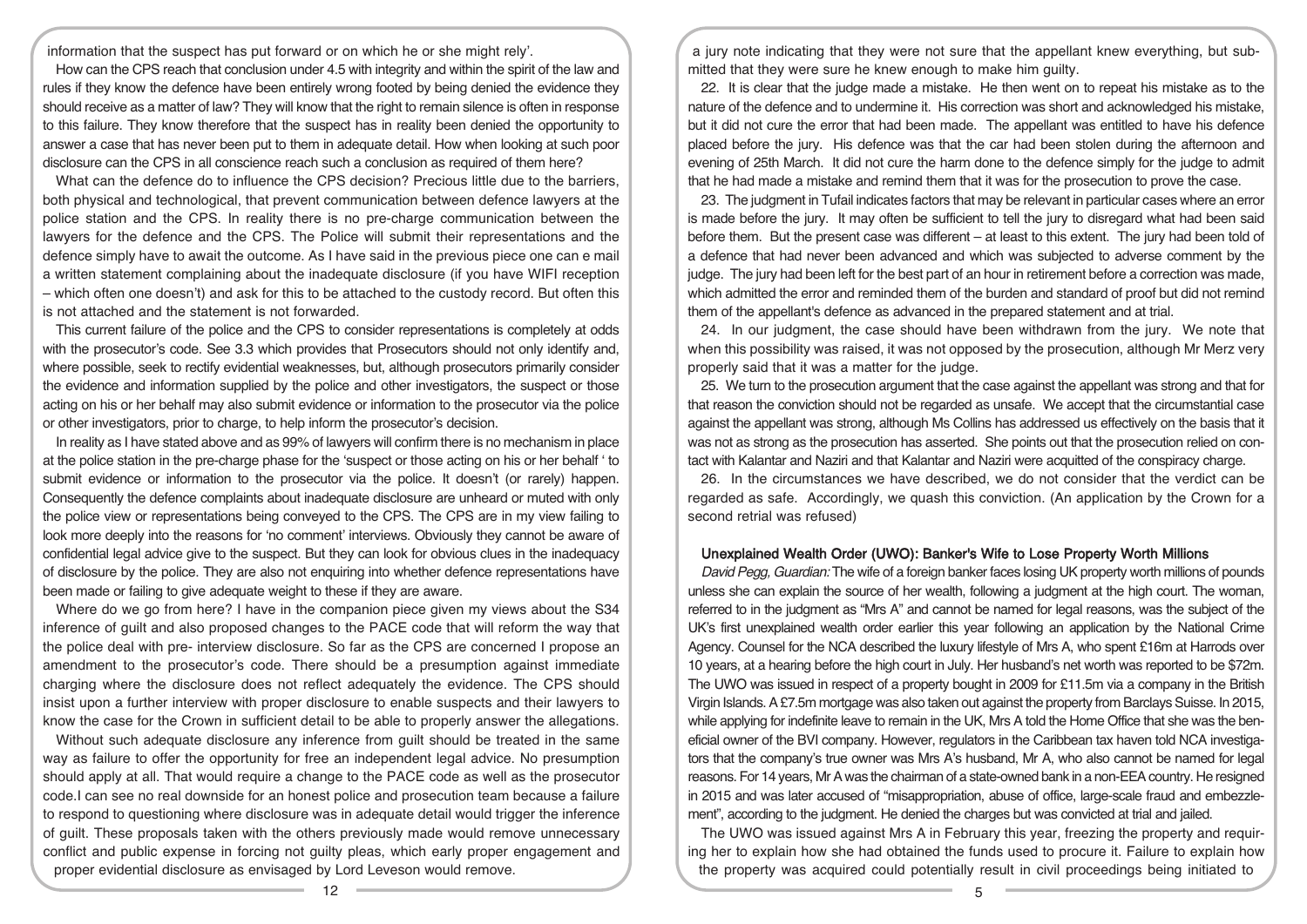seize it. Her appeal against the order was dismissed by Mr Justice Supperstone following Wednesday's judgment. Her legal team has have seven days to appeal against the decision and apply for her anonymity to be extended. UWOs were introduced into British law last year amid escalating concern that the UK housing market was being used for money-laundering.

The NCA has previously estimated that £90bn of criminal funds are laundered through the UK each year, with the London property sector being particularly vulnerable, and campaigners calling London "the money-laundering capital of the world". Donald Toon, the NCA director for economic crime, said: "I am very pleased that the court dismissed the respondent's arguments today. This demonstrates that the NCA is absolutely right to ask probing questions about the funds used to purchase prime property. "We will continue with this case and seek to quickly move others to the high court. We are determined to use the powers available to us to their fullest extent where we have concerns that we cannot determine legitimate sources of wealth."

Duncan Hames, the director of policy at Transparency International UK, welcomed the ruling and applauded the court's decision to hold the hearing in public. "The UK has been long identified as a safe haven for corrupt money and despite successive governments recognising this, money-launderers have continued to hide their ill-gotten gains here," he said. Only firm enforcement action, as initiated with this case, will make a reality of ministers' ambitions to create a hostile environment for dirty money in the UK." Earlier this year, the government passed a law requiring offshore owners of British property to disclose their true identities to a central register or face jail sentences and unlimited fines.

#### People Suing the Government Denied Legal Aid After Government Briefed on Their Cases

Emily Dugan,Buzz Feed: Exclusive: Internal emails seen by BuzzFeed News show officials in ministers' private offices discussed legal aid applications with supposedly independent decision makers before they were rejected. People bringing legal challenges against the government have been refused public funding for a lawyer after ministers and Whitehall officials were given details of their application, BuzzFeed News can reveal, raising questions over political interference in a supposedly independent process. Legal Aid is intended to ensure that people have access to a lawyer for major court cases even when they cannot afford it  $-$  a kev component in holding government accountable.

But BuzzFeed News has learned of three high-profile cases challenging the government in which legal aid was turned down once the Ministry of Justice was aware of the application. Decisions about legal aid used to be made by court officials but since reforms in 2012 they are made by the Legal Aid Agency - a theoretically independent arm of the MoJ. The LAA claims to work independently of government but a special protocol for high profile cases opens channels of communication. Internal emails from LAA staff seen by BuzzFeed News show that officials, including in ministers' private offices, had conversations about legal aid applications before decision-makers turned them down.

The emails, marked "Official Sensitive" reveal ministerial staff contacted the LAA to find out if legal aid had been granted in cases where they were the defendant. An internal memo sent among LAA staff on 4 April 2014 while Chris Grayling was justice secretary listed three high profile cases with pending applications for legal aid that needed to be briefed on. One was a legal challenge to a ban on prisoners receiving books and the other two are redacted. In one email, an assistant to the chief executive of the LAA writes: "had a call from SoS [Secretary of State's] office - I'm looking for some urgent advice on whether Barbara Gordon-Jones is receiving any legal aid for a JR she is bringing against the SoS re prison books". The tranche of emails reveal that conversations about cases

poor disclosure. Is the inadequate disclosure so poor as to make it impossible to advise the suspect properly and will that advice withstand scrutiny at the trial? (R. v. Roble [1997] and R v Beckles (Keith Anderson) [2004] EWCA Crim 2766; [2005] 1 W.L.R. 2829.)

But what in realty happens at the police station? A number of things that are the unfortunate consequence of poor disclosure. Three examples: Firstly, a charge, in circumstances where, were it not for the poor disclosure, another course might have been followed. This in turn leads possibly to a not guilty plea until evidence is finally served. Secondly, the awful trap where someone is denied proper disclosure revealing guilt but is unable to recall clearly the events (possible due to intoxication) is denied a non-court based disposal such as a caution. A suspect might have said 'I have difficulty recalling the events but accept this is due to intoxication not innocence and I fully accept the case against me'. Thirdly, an excessive reliance upon the inference from silence where there is inadequate disclosure and a failure to instigate further.

Why do I place the blame upon the CPS for this waste of public money and risk of injustice? Because they are implicitly condoning the inadequate disclosure by the police by breaching on a daily basis the prosecutors' code they are supposed to follow. The prosecutor's code (see here) requires, under Para 2.6, that 'Prosecutors must apply the principles of the European Convention on Human Rights, in accordance with the Human Rights Act 1998, at each stage of a case. Prosecutors must also comply with any guidelines issued by the Attorney General; with the Criminal Procedure Rules currently in force; and have regard to the obligations arising from international conventions.

Failure to disclose evidence is a breach actual or anticipated of: a) All the requirements of the common law; b) article 5 and 6 of the European Convention on Human Rights (as CRimPR 1 (1) overriding objective explicitly recognises); (c) EU Directive 2012/13 of 22nd May, 2012 and (d) The necessity to serve all available statements under CRimPR 8.2.—(2) and CRimPR 8. (3) which anticipates service prior to any hearing of initial details of the prosecution case as under Rule 8.3 'any written witness statement or exhibit that the prosecutor then has available and considers material to plea.

Lord Leveson in his review anticipated such early full disclosure at the police station. This was talked about but has never in practice been implemented. It should happen prior to interview where the evidence is available to reduce unnecessary conflict and expense.

Under the prosecutors code 4.2 'In most cases, prosecutors should only decide whether to prosecute after the investigation has been completed and after all the available evidence has been reviewed'. This should surely include a cold impartial look at the adequacy of the police disclosure? Where it is manifestly poor and incomplete the advice to the police should be to re-inteverview and where available either serve or obtain the crucial evidence that would after all defeat the defence resistance to any S34 inference from silence.

Under prosecutors code 4, 'Prosecutors must be satisfied that there is sufficient evidence to provide a realistic prospect of conviction against each suspect on each charge. They must consider what the defence case may be, and how it is likely to affect the prospects of conviction'. How is this possible when the defence have been deliberately pinned back into a 'no comment' defensive stance due to the hopeless disclosure they have received? The CPS should do their job and throw the case back to the police by saying 'you have not disclosed enough for us to be able to test the defence or hit them with a S34 inference'.

The code is further reinforced by prosecutor's code 4.5 that prior to charging advice the CPS should conclude that 'there is a realistic prospect of conviction is based on the prosecutor's objective assessment of the evidence, including the impact of any defence and any other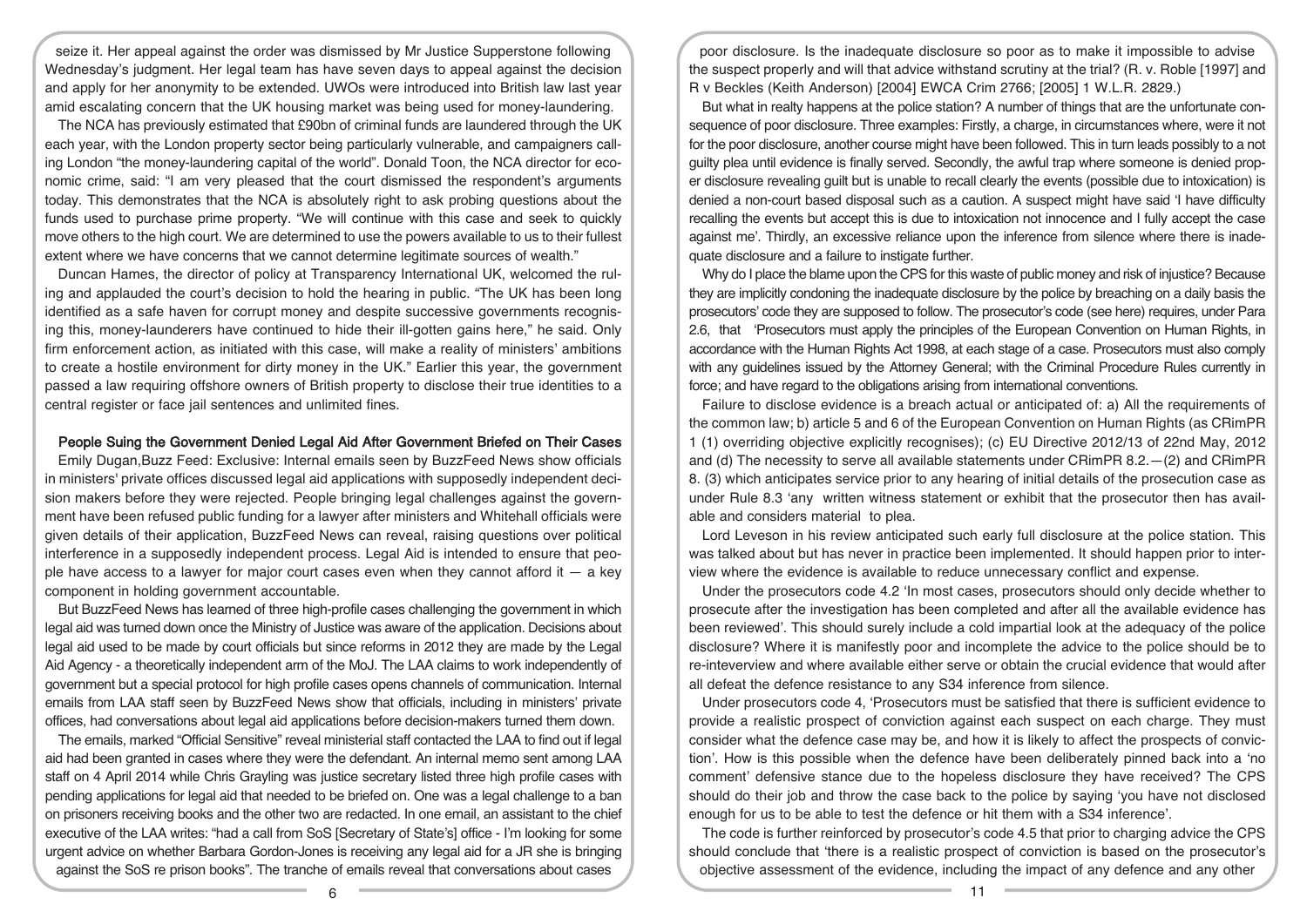is important that for its integrity the LAA must be seen be acting independently in its decisionmaking processes relating to legal aid." He acknowledged that cost had to be taken into account in legal aid decisions involving complex cases such as the Birmingham pub bombing, bringing an "acutely political dynamic but, he said, that "should not facilitate decision being influenced by political considerations". He added that it was "unusual" that the coroner in this case had been sent emails between a solicitors firm and the LAA without them being requested. The situation is causing concern in legal circles, where there are fears that the transfer of legal aid decisions from court staff to civil servants risks compromising their independence.

Sara Lomri, deputy legal director of the Public Law Project, said: " The LAA provide people with access to the courts and its independence has to be beyond question. Many of the legal cases reported in popular press are claims for judicial review. These cases are newsworthy because they often involve one person taking on the might of the state: They are challenging the state's legal authority to do what it has done. Legal aid is often the only option available to people who are asking the courts to check that the state has acted lawfully. "It would be seriously concerning if individuals bringing the state to account via the courts had their cases hindered because of the amount of media attention on the state. Whilst PLP can't comment on any specific case without knowing the full details, we can say that the LAA's decision making must be adequately insulated."

BuzzFeed News gave the Ministry of Justice press office two days to respond to a series of specific questions about these cases and their handling of legal aid applications where the government was a party. They were given summaries of the correspondence with the secretary of state's office that BuzzFeed News had seen in the prisoners' books case  $-$  as well as detailed concerns over how decisions were made in the Saudi prisons and Birmingham bomb inquest cases. They refused to answer anything specific, simply issuing a brief statement.

A government spokesperson said: "We reject entirely the suggestion of political interference in the legal aid process. In fact, this government made changes under LASPO to increase the independence of the agency and enshrine it in law. "It is usual practice for information to be shared between an executive agency and the responsible government department in certain circumstances. This would not extend to confidential details of an application. "As part of their inbuilt assurance processes, the LAA can review all legal aid decisions and change these if the application does not meet the relevant merits criteria."

#### CPS Service Should Not Charge Where Police Fail to Disclose Prior to Interview

Robin Murray, Legal Voice: The Crown Prosecution Service (CPS) and other prosecutors are also simply failing to do their job and need encouragement to do so. This needs examination of: the working in practice of the present prosecutor's code, how defence lawyers are in effect marginalised in breach of this code, and I shall argue for some practical adjustments to the code to make it consistent with UK and international law.

How are the CPS failing to do their job? Increasingly the police interview is treated as part of the trial process – that is clear as an inference of possible guilt from silence applies which can seriously impact the trial despite the right to remain silent. Leaving aside whether this inference under S34 of the Criminal Justice and Public Order Act 1994, should remain on the statute book, what we can say is that international law and, despite UK courts attempts to water protection down, UK case law suggests that for an inference of quilt to bite there should be proper disclosure. I set out the case law in the companion piece above referred to at the top of this article.

In a nutshell the defence lawyer has to make a desperate judgment call when facing

between the MoJ, the minister's office and the LAA appear commonplace, despite the agency supposedly being an independent body. The government says they "reject entirely the suggestion of political interference" but BuzzFeed News has scrutinised three recent controversial cases against them that were turned down for legal aid and found:-

In a test case against the MoJ brought by a prisoner challenging a ban on prisoners receiving books, official emails seen by BuzzFeed News show legal aid was rejected after a phone call from Chris Grayling's office and a series of messages between government and the LAA. Despite the LAA saying the case was not strong enough to merit legal aid, the prisoner won in the High Court after the lawyer took it on pro bono - and the law was overturned. A challenge to the legality of a proposed government contract with the Saudi prison service was granted legal aid and then annulled retrospectively once a letter before claim was received by government. The lawyer bringing the case told BuzzFeed News the retrospective change of mind was unprecedented, outside the rules and "indicative of political interference behind the scenes". Families whose relatives died in the Birmingham bombing were refused legal aid to challenge a ruling that IRA members suspected to be behind the bombings would not be named at fresh inquests into the deaths. The Home Office, Ministry of Defence, Foreign Office and police were all interested parties. The families were told they could not receive exceptional case funding because the case did not meet the merits test - yet a High Court Judge had ruled it did have merit.

The LAA does not have its own media team and all press enquiries relating to legal aid applications are handled by the MoJ. The situation means that government press officers — and sometimes ministers — are briefed about pending legal aid applications in high profile cases before a decision is made. The department's policy for handling high profile cases was released by the MoJ, following a Freedom of Information request from the Legal Aid Practitioners Group. It says "Where a case is already attracting media attention it should always be referred to the LAA's Communications Team." This is a team of MoJ press officers. The policy makes it clear that a case will be considered as high profile - and therefore shared with MoJ staff when the "decision whether to grant or refuse legal aid to the client could cause serious reputational damage to the LAA… this might include funding high profile persons challenging the state, in circumstances that may attract hostile publicity or controversy or, conversely, refusing funding to an individual in a matter that is likely to attract widespread public sympathy."

An increasing number of lawyers have contacted the Legal Aid Practitioners Group worried that there may have been "political interference or influence" in their legal aid applications. The removal of guaranteed legal aid for judicial review applications when challenging the behaviour of public bodies, including government, has added to concerns about transparency. In a report last year, LAPG said: "The constitutional implications of obstructing the right of challenge to the state by removing payment for cases are serious and contrary to principles of fairness and access to the Courts." Carol Storer, director of the LAPG, told BuzzFeed News: "A number of practitioners have contacted LAPG to express concerns that there is a real risk of political interference in some legal aid decisions where the government has an interest. The cases often raise issues of great importance, legally and constitutionally. The high profile policy creates the risk of political interference with decisions about which legal challenges may or may not be brought, which should be completely independent of government." To qualify for legal aid a person first has to prove they meet a strict means test, but there is also a more subjective merits test, which judges factors such as the likelihood of success and the benefit to the client of the case.

BuzzFeed News revealed in January that the proportion of people being turned down for criminal legal aid because of a subjective 'Interests of Justice' test had increased from 47% to 67% since the LAA took on responsibility. Like the merits test in civil cases, the IOJ test

10 7